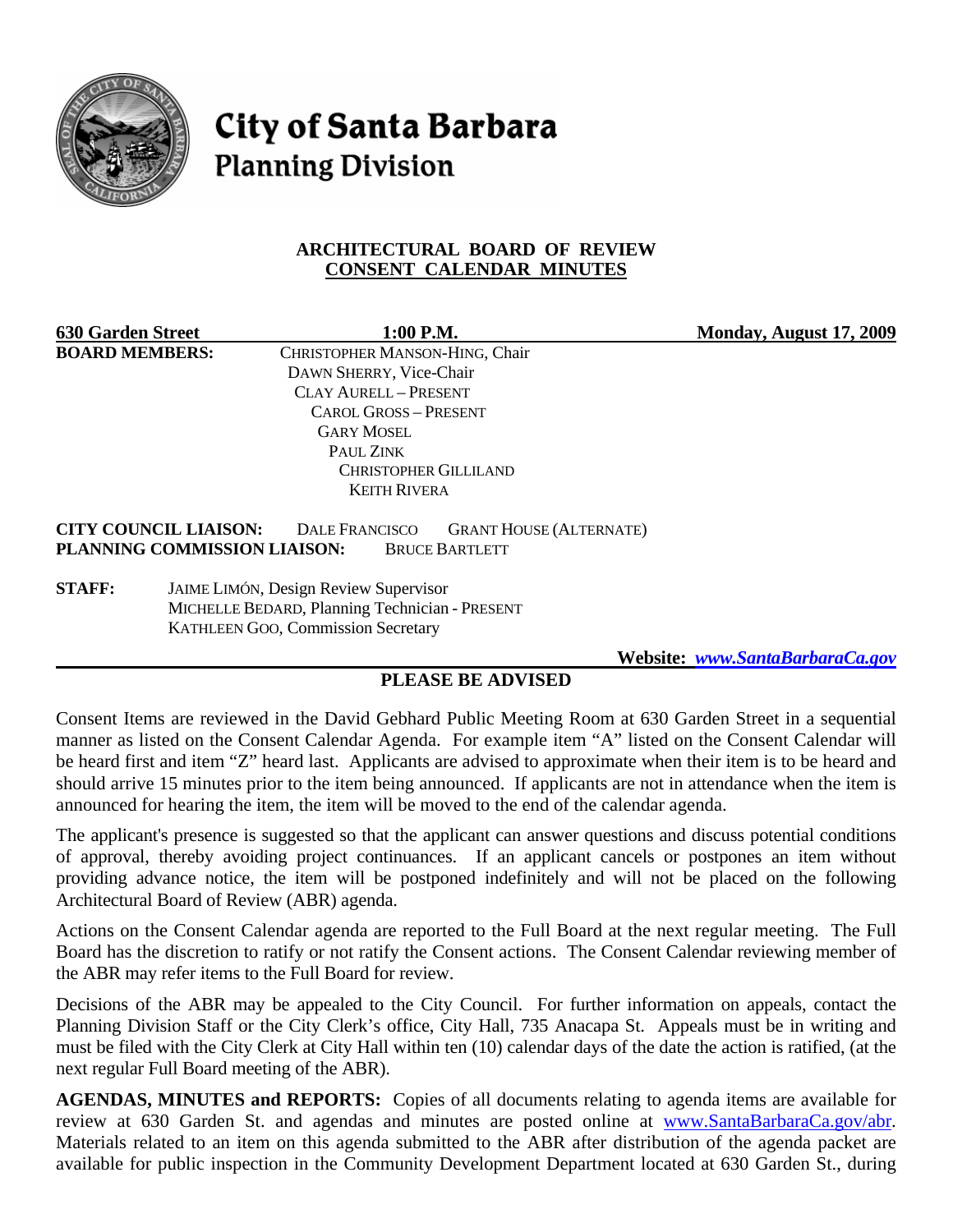ARCHITECTURAL BOARD OF REVIEW CONSENT CALENDAR MINUTES August 17, 2009 Page 2

normal business hours. If you have any questions or wish to review the plans, please contact Michelle Bedard, at (805) 564-5470 between the hours of 8:30 a.m. to 4:00 p.m., Monday through Thursday, and every other Friday or by email at [mbedard@santabarbaraca.gov.](mailto:mbedard@santabarbaraca.gov) Please check our website under City Calendar to verify closure dates.

**AMERICANS WITH DISABILITIES ACT:** In compliance with the Americans with Disabilities Act, if you need special assistance to gain access to, comment at, or participate in this meeting, please contact the Planning Division at 805-564-5470. If possible, notification at least 48 hours prior to the meeting will enable the City to make reasonable arrangements in most cases.

**POSTING:** That on Thursday, August 13, 2009 at 4:00 p.m., the Agenda was duly posted on the indoor and outdoor bulletin boards at the Community Development Department, 630 Garden Street, and online at [www.SantaBarbaraCa.gov/abr](http://www.santabarbaraca.gov/abr).

**PUBLIC COMMENT:** Any member of the public may address the Architectural Board of Review Consent Representative for up to two minutes on any subject within their jurisdiction that is not scheduled for a public discussion before the Board on that day.

# **REVIEW AFTER FINAL**

## A. 633 DE LA VINA ST **R-3 Zone**

| Assessor's Parcel Number:  | 037-121-007                        |
|----------------------------|------------------------------------|
| <b>Application Number:</b> | MST2008-00443                      |
| Owner:                     | Housing Authority of Santa Barbara |
| Architect:                 | <b>Christine Pierron</b>           |

(Proposal for an exterior remodel and site improvements to an existing 8-unit affordable apartment complex on an 8,500 square foot lot in the R-3 Zone. There are eight existing uncovered parking spaces to remain on the parcel. Building improvements include a new entry surround, new windows and balconies, new entry porches, and new plaster finish. Site improvements include a new trash enclosure with trellis relocated out of the setback, raising finished grade with new upgraded materials, new entry stairs and accessible ramp, new 42 inch high plaster block wall, and changing the parking lot finish to permeable pavers and colored concrete. The project requires Staff Hearing Officer Review for a modification for the new entry surround which extends into the required front setback.)

# **(Review After Final to change plaster arcade at interior walk to wood posts and beams.)**

#### **Approved as noted of Review After Final of Architecture; Landscaping continued one week.**

- **1)** Remove the arch on the south west elevation.
- **2)** Take the proposed arch to the grade for access under the stairs.
- **3)** Landscaping to be revised per architectural changes at the arcade; a) Increase the size of the planters along the south stairwell; b) Add an accent shrub in the corner planter.